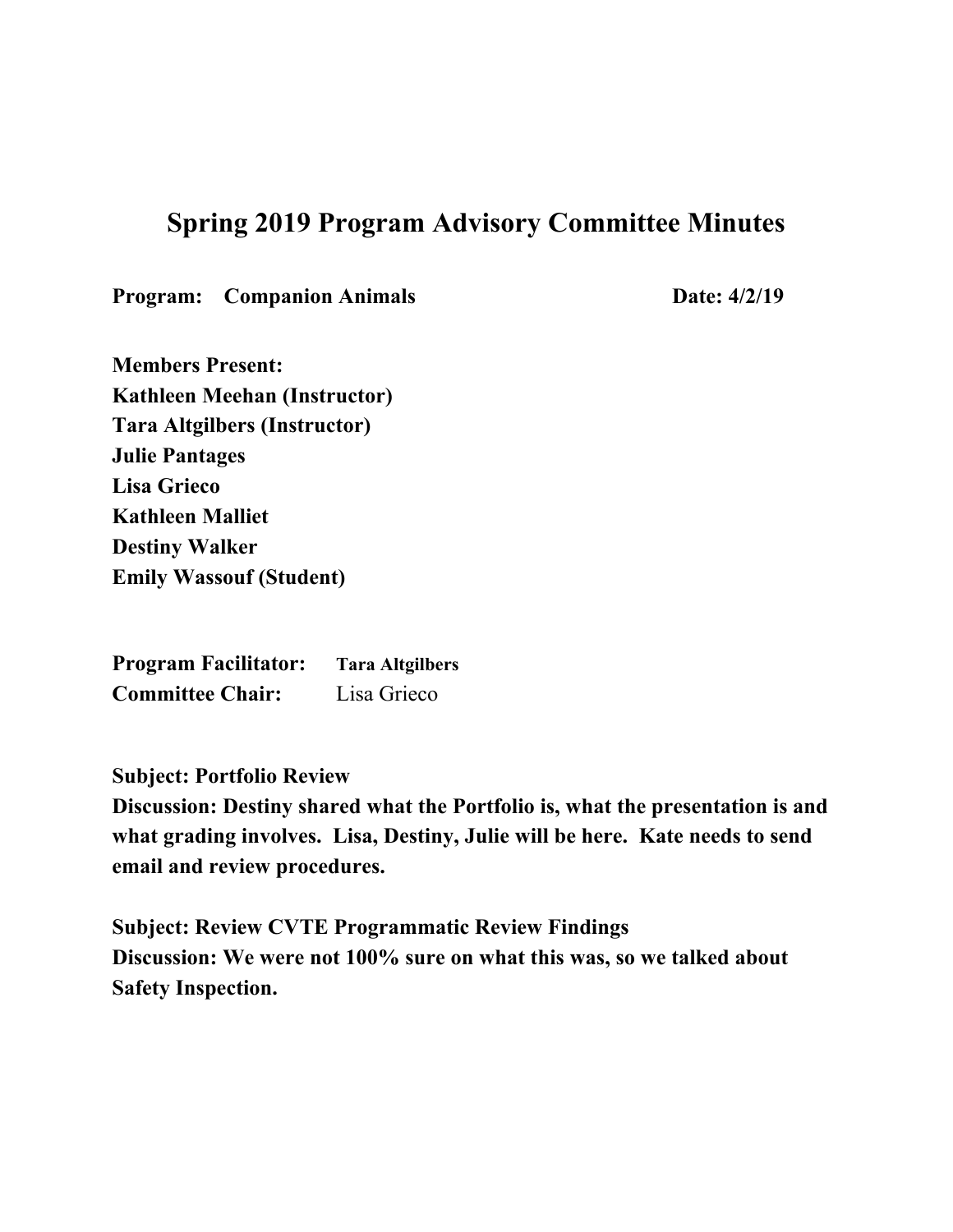## **Subject: Student Enrollment/Placement**

**Discussion: Spoke about having 4 less students this year choosing CA. What can we do to improve our odds? Kathleen said she can bring in Ali. Kathleen also suggested before and after pix, I use them currently but not our students work, so maybe change to that? I asked Julie if we can do a quick "Road to Westminster" presentation too….. KC Cav breeder?**

## **Subject: New Trends?**

**Discussion: New grass scissor holders, New Andis Dremel - Julie will let us know how it is. New Model dogs that you can buy frame, furs are replaceable. Olga Zeblyn Skya JerseyPets.com or on FB**

**Subject: Employment Outlook Discussion: Lots of groomers and daycares everywhere. Pet food stores.**

**Subject: Articulation Discussion: Just gave an update on approved and pending courses.**

**Subject: Review last mtgs minutes Discussion: Reach out Directly to Melissa VerPlank Have Kathleen come in to speak about "therapy" dogs (Ali is a service dog)**

**Subject: New Business**

**Kathleen brought up bringing up to 9 kids for a week long training "camp" in CT and students would get a certificate for the training. Tara mentioned during summer. Approx cost per child would be \$500.00 Kathleen is Cory'd and we would need at least one chaperone. Kathleen and Tara to discuss? Tara wanted someone from ECAD to come here, but Kathleen says no.**